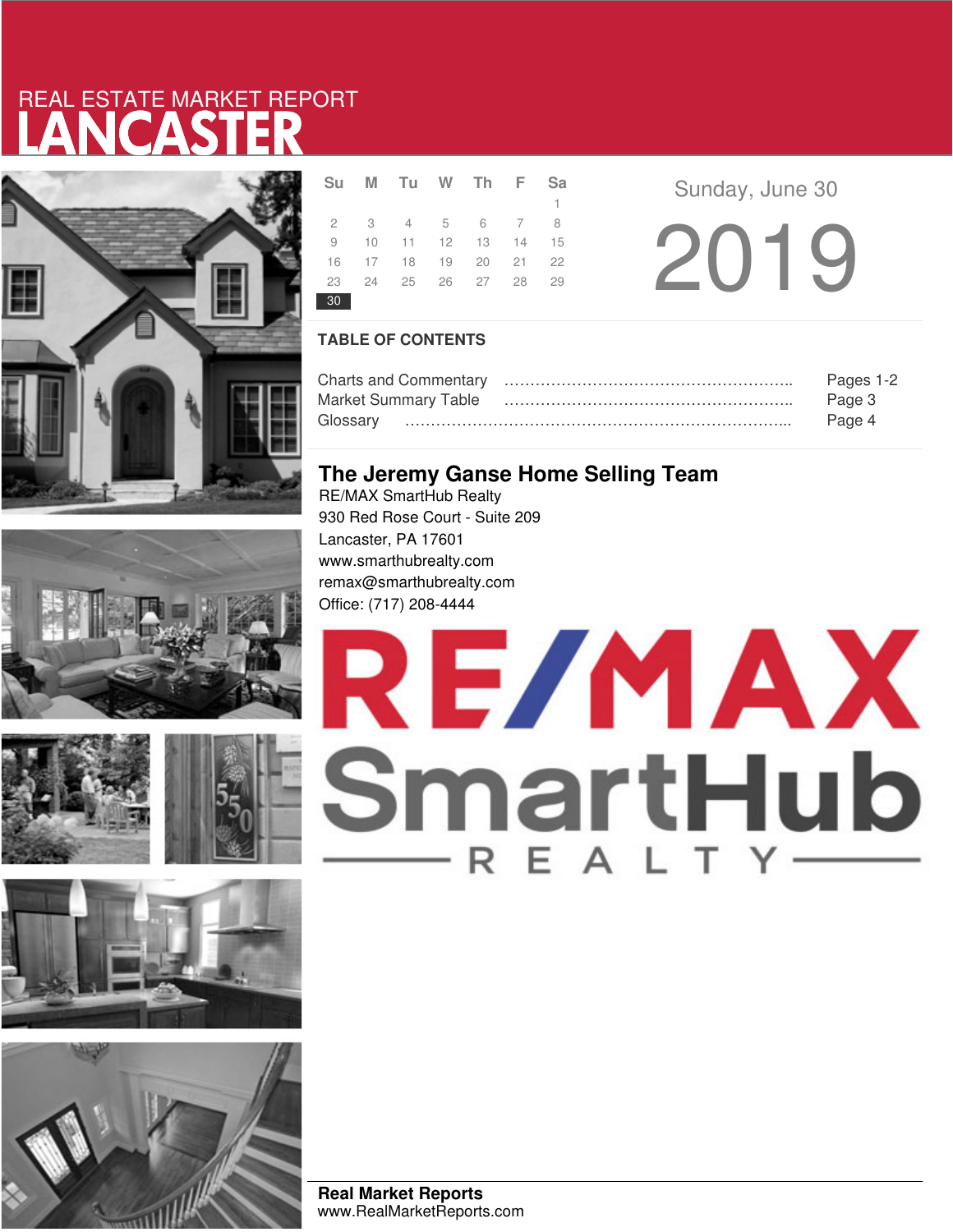

Sunday, June 30, 2019

### The Jeremy Ganse Home Selling Team

remax@smarthubrealty.com RE/MAX SmartHub Realty Office: (717) 208-4444

at the real estate market. Currently there are 926 sales pending in the market overall, leaving 1188 listings still for sale. The resulting pending ratio is 43.8% (926 divided by 2,114). So you might be asking yourself, that's great... but what exactly does it mean? I'm glad you asked! *Let's take a look*

The pending ratio indicates the supply & demand of the market. Specifically, a high ratio means that listings are in demand and quickly going to contract. Alternatively, a low ratio means there are not enough qualified buyers for the existing supply.

**"Current inventory is described as active."**

Taking a closer look, we notice that the \$150K - \$200K price range has a relatively large number of contracts pending sale.

We also notice that the \$250K - \$300K price range has a relatively large inventory of properties for sale at 191 listings. The average list price (or asking price) for all properties in this market is \$352,324.





A total of 2811 contracts have closed in the last 6 months with an average sold price of \$227,167. Breaking it down, we notice that the \$150K - \$200K price range contains the highest number of sold listings.

Alternatively, a total of 1078 listings have failed to sell in that same period of time. Listings may fail to sell for many reasons such as being priced too high, having been inadequately marketed, the property was in poor condition, or perhaps the owner had second thoughts about selling at this particular time. The \$200K - \$250K price range has the highest number of off-market listings at 183 properties.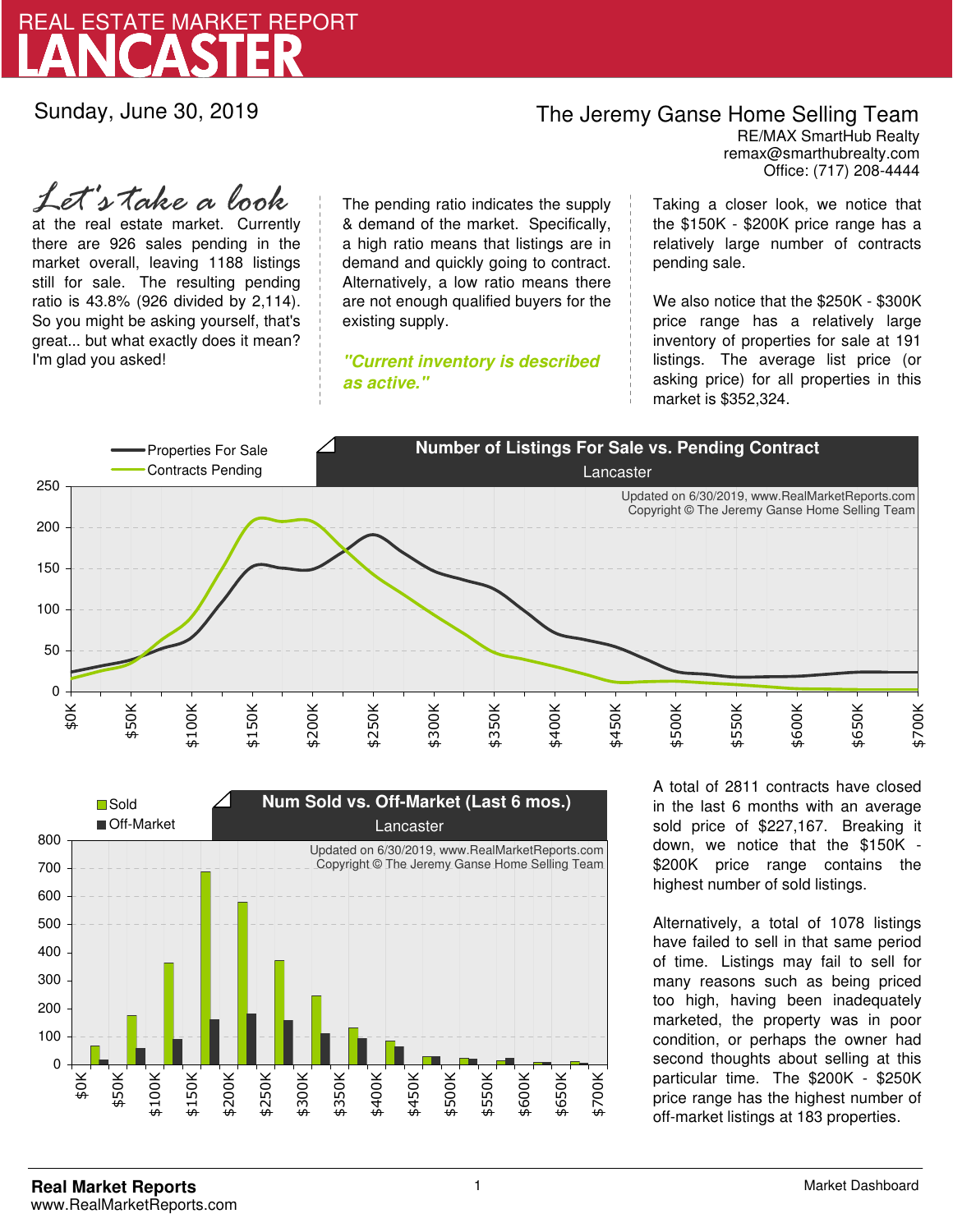## LANCASTER REAL ESTATE MARKET REPORT

Sunday, June 30, 2019

### The Jeremy Ganse Home Selling Team

remax@smarthubrealty.com RE/MAX SmartHub Realty Office: (717) 208-4444

Looking at the chart to the right, you might be wondering why average days on market (DOM) is important. This is a useful measurement because it can help us to determine whether we are in a buyer's market (indicated by high DOM), or a seller's market (indicated by low DOM). Active listings (properties for sale) have been on the market for an average of 132 days.

Analysis of sold properties for the last six months reveals an average sold price of \$227,167 and 45 days on market. Notice that properties in the \$150K - \$200K price range have sold quickest over the last six months.

The recent history of sales can be seen in the two charts below. The average sold price for the last 30 days was \$238,653 with an average DOM of 36 days.

Since the recent DOM is less than the average DOM for the last 6 months, it is a positive indicator for demand. It is always important to realize that real estate markets can fluctuate due to many factors, including shifting interest rates, the economy, or seasonal changes.



### **"The average list-to-sales ratio for this area is 98.3%."**

Ratios are simple ways to express the difference between two values such as list price and sold price. In our case, we typically use the list-to-sale ratio to determine the percentage of the final list price that the buyer ultimately paid. It is a very common method to help buyers decide how much to offer on a property.

Analysis of the absorption rate indicates an inventory of 2.5 months based on the last 6 months of sales. This estimate is often used to determine how long it would take to sell off the current inventory of properties if all conditions remained the same. It is significant to mention that this estimate does not take into consideration any additional properties that will come onto the market in the future.



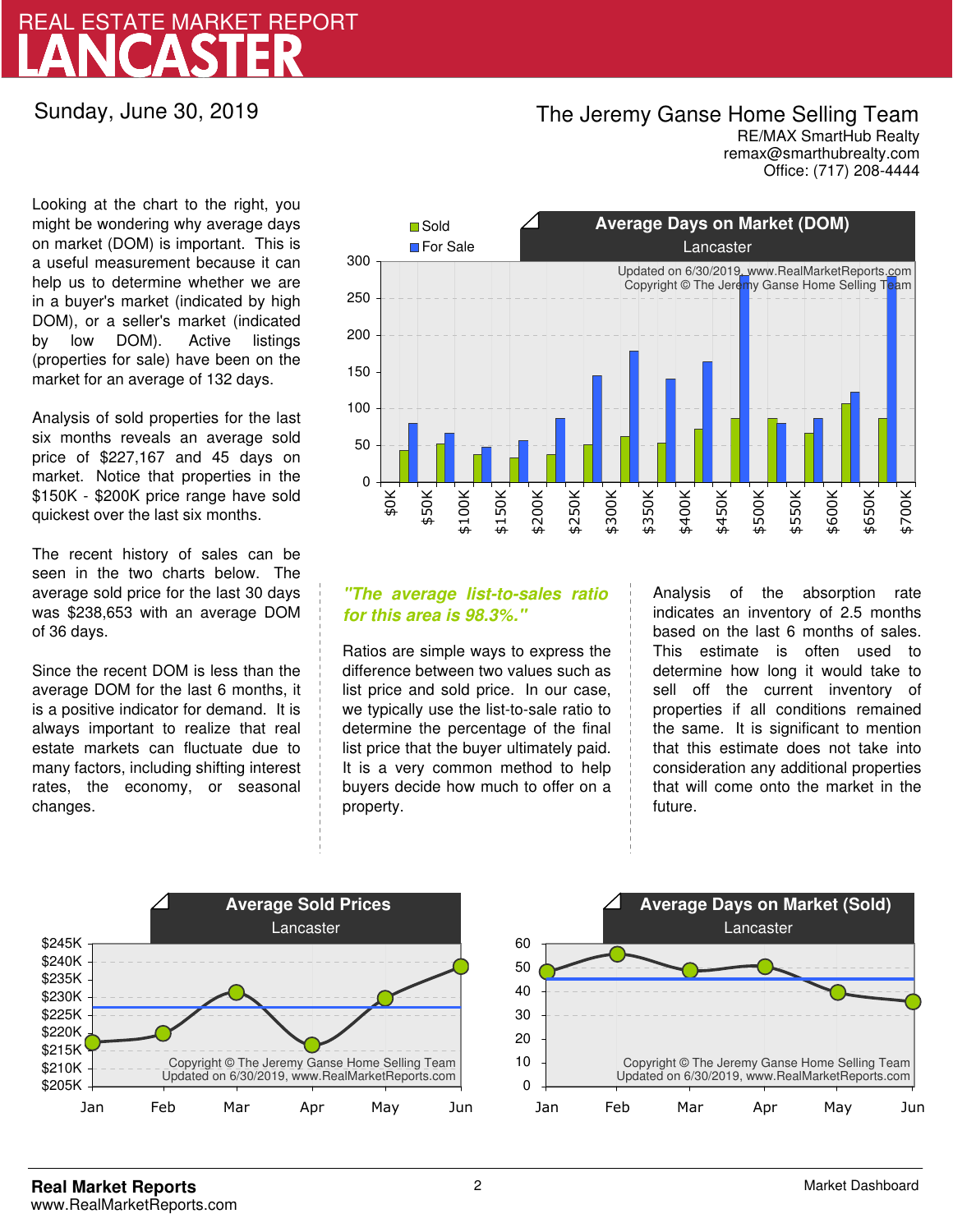## LANCASTER REAL ESTATE MARKET REPORT

Sunday, June 30, 2019

## The Jeremy Ganse Home Selling Team

remax@smarthubrealty.com RE/MAX SmartHub Realty Office: (717) 208-4444

|                                    |                    | <b>Contracts Pending [2]</b> |                         |                   |                         |         | Off-Market in the Last 6 Months [3] |                               |            |                   |                   | <b>Absorption Rate</b> |  |              |      |
|------------------------------------|--------------------|------------------------------|-------------------------|-------------------|-------------------------|---------|-------------------------------------|-------------------------------|------------|-------------------|-------------------|------------------------|--|--------------|------|
|                                    |                    |                              | For Sale <sup>[1]</sup> |                   |                         |         |                                     | Sold in the Last 6 Months [4] |            |                   |                   |                        |  |              |      |
|                                    | <b>Price Range</b> | Total                        | Avg                     | Avg               | Total                   | Pending | <b>Total</b>                        | Total                         | Avg        | Avg Orig          | Avg               | Avg                    |  | List to      | Mos. |
| Min.                               | Max.               | <b>Num</b>                   | <b>DOM</b>              | <b>List Price</b> | <b>Num</b>              | Ratio   | <b>Num</b>                          | <b>Num</b>                    | <b>DOM</b> | <b>List Price</b> | <b>List Price</b> | <b>Sold Price</b>      |  | <b>Sales</b> |      |
| \$0                                | \$49,999           | 24                           | 81                      | \$32,042          | 16                      | 40.0%   | 17                                  | 67                            | 43         | \$51,064          | \$49,321          | \$33,267               |  | 67.5%        | 2.1  |
| \$50,000                           | \$99,999           | 39                           | 67                      | \$75,106          | 35                      | 47.3%   | 58                                  | 175                           | 53         | \$82,839          | \$78,311          | \$74,677               |  | 95.4%        | 1.3  |
| \$100,000                          | \$149,999          | 66                           | 48                      | \$132,692         | 91                      | 58.0%   | 92                                  | 365                           | 38         | \$135,062         | \$132,727         | \$129,456              |  | 97.5%        | 1.1  |
| \$150,000                          | \$199,999          | 152                          | 57                      | \$178,039         | 207                     | 57.7%   | 162                                 | 689                           | 33         | \$179,112         | \$177,332         | \$174,980              |  | 98.7%        | 1.3  |
| \$200,000                          | \$249,999          | 149                          | 87                      | \$225,307         | 207                     | 58.1%   | 183                                 | 579                           | 38         | \$227,471         | \$225,423         | \$223,251              |  | 99.0%        | 1.5  |
| \$250,000                          | \$299,999          | 191                          | 145                     | \$277,395         | 143                     | 42.8%   | 158                                 | 371                           | 51         | \$278,953         | \$276,585         | \$272,492              |  | 98.5%        | 3.1  |
| \$300,000                          | \$349,999          | 147                          | 178                     | \$329,117         | 94                      | 39.0%   | 112                                 | 246                           | 63         | \$330,124         | \$326,798         | \$322,070              |  | 98.6%        | 3.6  |
| \$350,000                          | \$399,999          | 125                          | 141                     | \$377,817         | 48                      | 27.7%   | 93                                  | 131                           | 53         | \$384,357         | \$379,339         | \$373,735              |  | 98.5%        | 5.7  |
| \$400,000                          | \$449,999          | 72                           | 164                     | \$425,990         | 31                      | 30.1%   | 65                                  | 84                            | 73         | \$432,329         | \$427,153         | \$419,615              |  | 98.2%        | 5.1  |
| \$450,000                          | \$499,999          | 55                           | 282                     | \$478,663         | 12                      | 17.9%   | 29                                  | 30                            | 87         | \$500,615         | \$484,479         | \$473,015              |  | 97.6%        | 11.0 |
| \$500,000                          | \$549,999          | 25                           | 80                      | \$526,481         | 13                      | 34.2%   | 21                                  | 24                            | 87         | \$525,226         | \$522,089         | \$519,168              |  | 99.4%        | 6.3  |
| \$550,000                          | \$599,999          | 18                           | 87                      | \$574,189         | 9                       | 33.3%   | 25                                  | 15                            | 67         | \$584,528         | \$575,835         | \$568,143              |  | 98.7%        | 7.2  |
| \$600,000                          | \$649,999          | 19                           | 123                     | \$625,668         | $\overline{\mathbf{4}}$ | 17.4%   | 10                                  | 9                             | 107        | \$647,229         | \$632,785         | \$619,707              |  | 97.9%        | 12.7 |
| \$650,000                          | \$699,999          | 24                           | 281                     | \$687,852         | 3                       | 11.1%   | $\overline{7}$                      | 11                            | 87         | \$687,320         | \$675,020         | \$663,448              |  | 98.3%        | 13.1 |
| \$700,000                          | $\ddot{}$          | 82                           | 191                     | \$1,073,069       | 13                      | 13.7%   | 46                                  | 15                            | 93         | \$996,099         | \$957,072         | \$907,686              |  | 94.8%        | 32.8 |
| <b>Market Summary &gt;&gt;&gt;</b> |                    | 1,188                        | 132                     | \$352,324         | 926                     | 43.8%   | 1,078                               | 2,811                         | 45         | \$234,229         | \$231,204         | \$227,167              |  | 98.3%        | 2.5  |

Status = [1] ACT; [2] PND; [3] WTH, EXP, CNL; [4] CLS

CountyOrParish = Lancaster

PropertyType = Residential

1

Date Range = 12/30/2018 to 06/30/2019 Data believed to be accurate but not guaranteed.